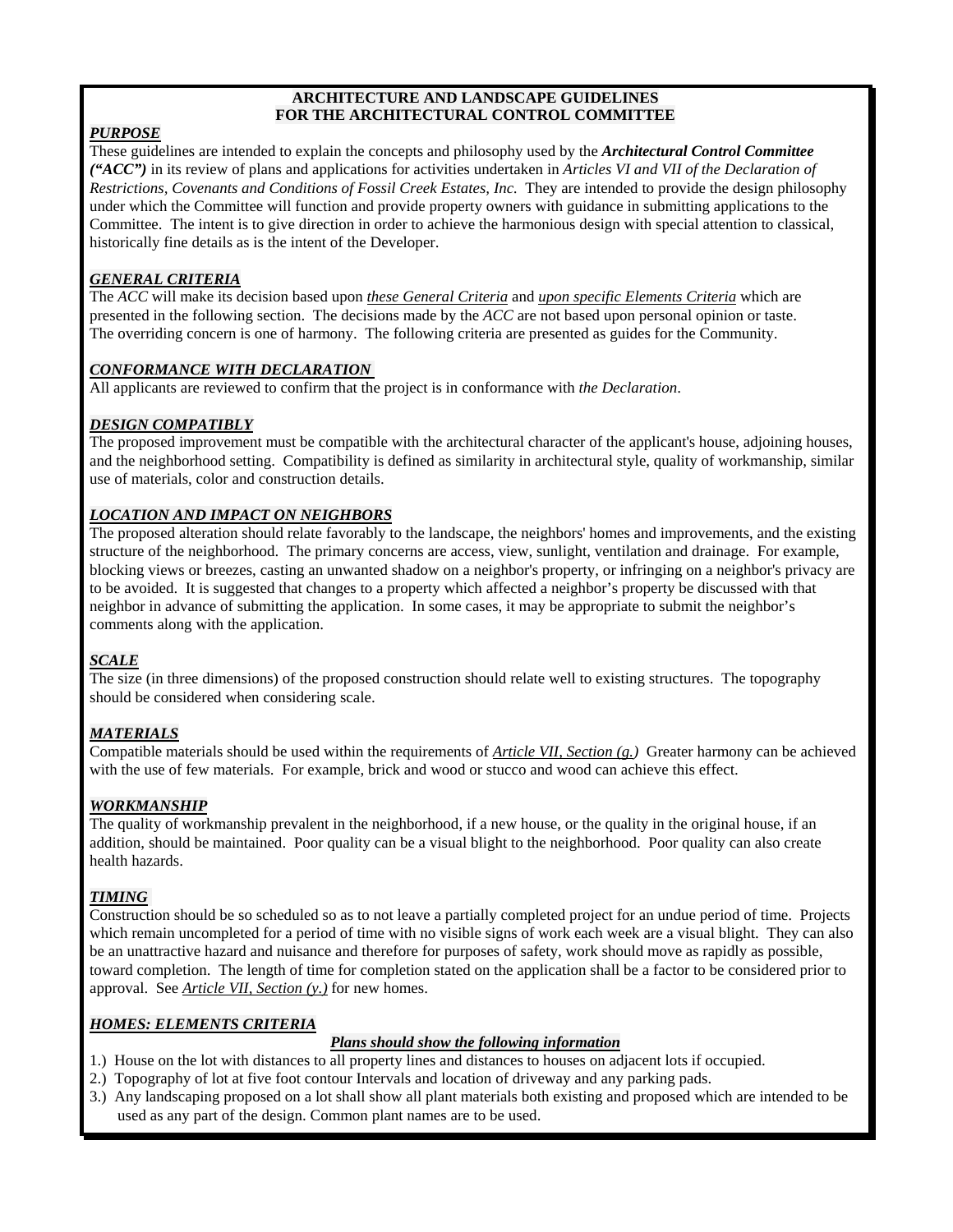4.) Front, rear, and side elevations of house with a listing of materials and colors to be used. Paint chips which show the finished color should be Included as part of the submission.

The harmony of *Fossil Creek Estates* will be enhanced if clean simplicity is used in design. Nonfunctional or false elements are to be avoided. Consideration shall be given to sun, shade, and views of neighboring houses, prevailing wind, and architectural theme and colors of surrounding homes. If changes in grade or other conditions which will affect grading are anticipated, they must be indicated. Generally, approval will be denied if adjoining properties are adversely affected by changes in drainage.

### *FENCES*

*Fencing* should relate to the principle architectural feature of the house in design, location and the way in which it connects to the existing house. Planting may often be integrated with all fencing schemes in order to soften the visual impact. *Fences* along rear yards or fences along side yards shall follow the contour of the natural topography. The bottom of the fence should be no more than 6" to 12" above grade at any point depending on fence type. Gates should match or complement fencing in design, material, height and color.

*Fencing* is used to separate property, provides security and visual privacy, or architecturally defines space. In achieving any one of these goals, a barrier is created which is both visual and physical impact on the boundaries of common land and property of adjacent homeowners. Careful consideration should be given to the basic fencing concept and the manner in which the concept is executed.

There are *alternatives to fencing* that may achieve the needed results. For example, short segments of screen fence may be combined with landscaping to achieve the desired amount of privacy without a severe impact on natural open space. Use of plant material alone can be an alternative.

*Fence height* should not be greater than is necessary for its intended use since fencing can have a significant impact on adjoining properties and community open space. The *height and design of fences* should generally conform to other fencing in the area.

*Property Separation:* Where the homeowner's goal is property separation but not privacy, an *"open" fence* may be appropriate. Open fences, such as wrought iron, provide visual definition of property boundaries without obstructing views.

**Security** – Many homeowners wish to restrict children or pets to or from their property. Security fences where privacy is not a factor can be the "open type". Where security is **required** for safety reasons, such as around swimming pools, vertical fencing of sufficient height is required since horizontal fencing may be easily climbed by small children. Safety fences are required around all swimming pools and related equipment, to be installed within fifteen (15) days of completion of pool construction. Safety fences are to be a minimum of four  $(4')$  feet and not more than six feet  $(6')$  high. Material must be white vinyl or wrought iron. The bottom rail is not to be more than six inches (6") above ground level. Vertical bars should not be more than four inches (4") apart. All gates are to be self locking. All fences and pools require approval of the *Architectural Control Committee* prior to start of construction. Fences must be installed within fifteen (15) days after the pool is completed.

**The** *Architectural Control Committee* **cannot approve pool construction without safety fences as required above.**

*Architectural Definition of Space*: The definition of *outdoor space for strictly architectural reasons* encompasses some of the suggestions made above but for *strictly visual rather than functional reasons*. More *"solid" fencing* will provide a strong visual barrier, however, the same effect may be achieved by an *"open" fence* in conjunction with certain plant materials such as ivy which may be trained to grow on the fence.

In selecting a fence it is important to remember that the homeowner's *functional needs must also be related to prevailing fence styles in the neighborhood. Location, height, materials and color are the primary factors which should be considered.*

*Height:* The *height of a fence, the topography of the land, the relative distance of an observer* affect both the amount of privacy afforded by a fence and its degree of visual impact.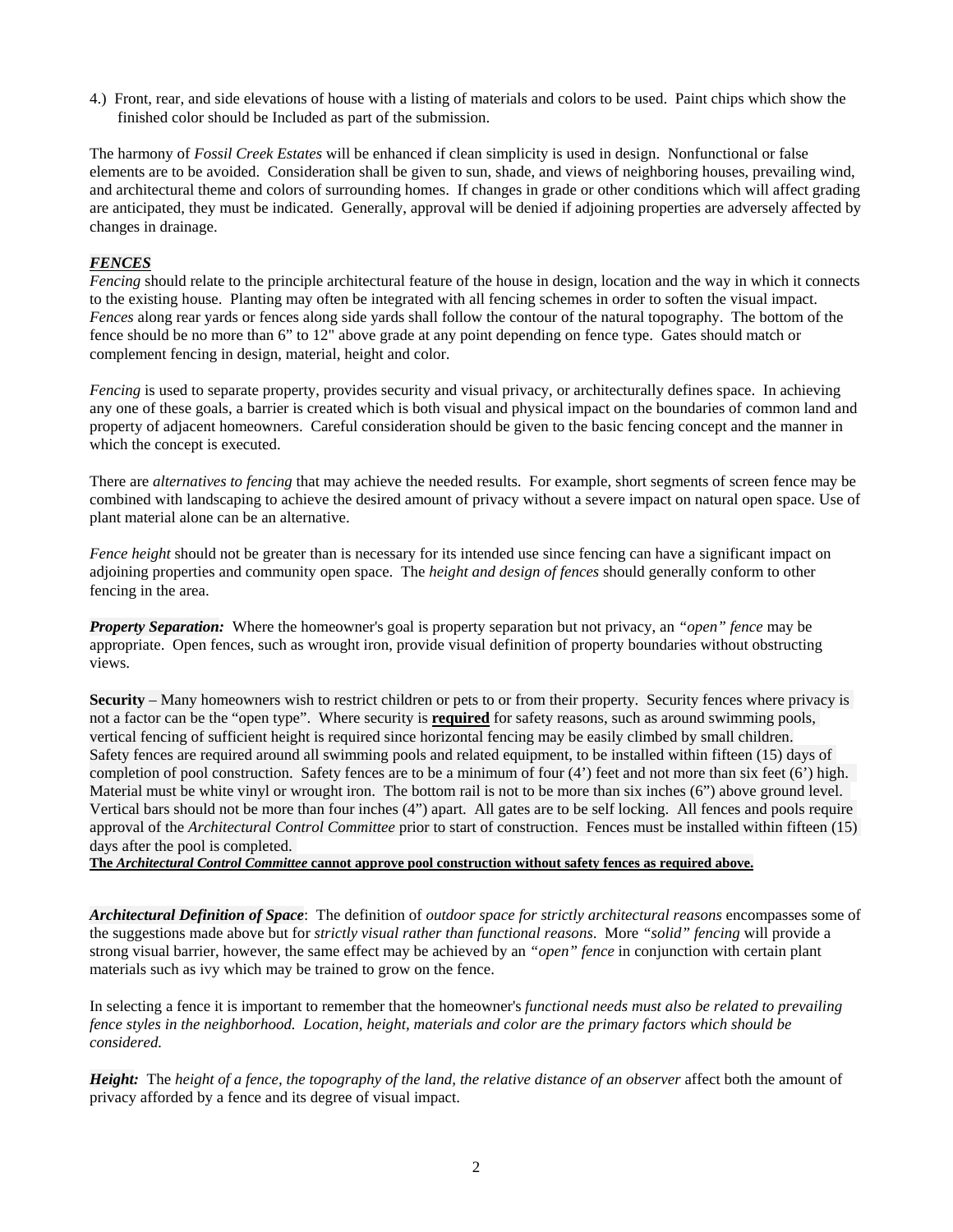*Location:* Most *fencing* involves boundary line consideration to some degree. Therefore, applications must show exact relationship with property lines. Extending *privacy fencing* farther from the house does not necessarily increase privacy but can adversely increase the impact on common open space. Therefore, the extension of privacy fencing from the face of the houses should be minimized.

*Materials and Colors: Fencing* should be compatible with the materials and colors in the applicant's house and the prevailing materials in adjacent houses. *Continuity of texture and the scale of materials* should be considered. In many cases, fencing may be left to weather naturally. *Masonry* may be an integral part of a fencing scheme. *Masonry* should match or be compatible with the masonry used in the applicant's house. *Solid wood fencing* will only be allowed along Lots' side yards which do not front on public roads. *If such wood fencing is installed on a side yard, it shall be placed no further forward in the Lot than the rear of the Living Unit*.

### *DECKS/PATIOS*

*Decks* are an extension of the house and thus have significant impact on its appearance. *Decks* may also affect the privacy of adjacent properties. *These two factors are weighed heavily in the review of applications*. *Decks* should be compatible in materials and color with the applicant's house. *Masonry decks and patios should be installed*. *Modifications to existing decks* should provide continuity in detailing such a material, color, and the design of railing and trim. *Deck configurations* should relate to the plan outline and window and door openings of the house where possible. *Approval of other exterior modifications* such as new exterior door locations which are a part of the deck application are contingent upon completion of the deck. *Privacy of adjacent homes* should be considered when planning decks. *Decks* on attached houses should not adversely affect the privacy of adjacent houses.

*Planting* should be provided at post foundations and on low decks to screen other structural elements and to soften visual impact. Shadow patterns created by decks should be considered both as they affect the use of outdoor space as well as impact on grass and plant material. *If changes in grade or other conditions which will affect drainage are anticipated, they must be indicated. Generally, approval will be denied if adjoining properties are adversely affected by changes in drainage.* 

### *STORAGE SHEDS*

Materials and color should match or generally be *compatible with the house or fence* to which it is most visually related or physically attached. In most instances, this includes matching major materials such as siding and roofing, dominants colors, construction details such as trim, and pitch of roof. A *shed* located away from the house should blend with nature and muted earth tones are best. The *shed* should be heavily landscaped to screen it from view from any adjoining lots. While *sheds* must provide sufficient volume for their intended use, they must be of a size which is appropriate for the size of the property and which is architecturally compatible with the applicant's house and adjacent houses.

### *STORM AND SCREEN WINDOWS AND DOORS*

Storm or screen doors should be painted to match entry doors behind them. However special consideration will be given to doors that match architectural trim. Consideration will depend upon the design of the particular door and its relation to the design of the house and adjacent houses. Generally, storm windows and screen window frames should be compatible with the color of existing window frames.

### *RECREATION AND PLAY EQUIPMENT*

*Equipment utilizing natural materials is encouraged*, metal play equipment, exclusive of the wearing surfaces (slide poles, climbing rungs, etc.), free standing basketball backboards and their poles should be painted a muted earth tone to bland with the natural surroundings.

### *SWIMMING POOLS*

The impact of required security fencing on open space is significant and must be carefully related to adjacent propert addition, the homeowners should consider safety within the pool areas as well as the impact of increased noise levels on adjacent property. It is suggested that proposed swimming pools be discussed with adjacent property owners. Pools should be located in rear yards, although consideration will be given to property of unusual configuration of unusual

topographic features. Generally, the wall of swimming pools should be kept an adequate distance away from adjacent property, removal or disturbance of existing trees should be avoided or minimized.

The pool and any mechanical equipment must be protected by a fence. Fences and gates should conform to that portion of these guidelines pertaining to fencing. Approval of the fence will be considered a part of the swimming pool application and shall be contingent upon completion of the pool.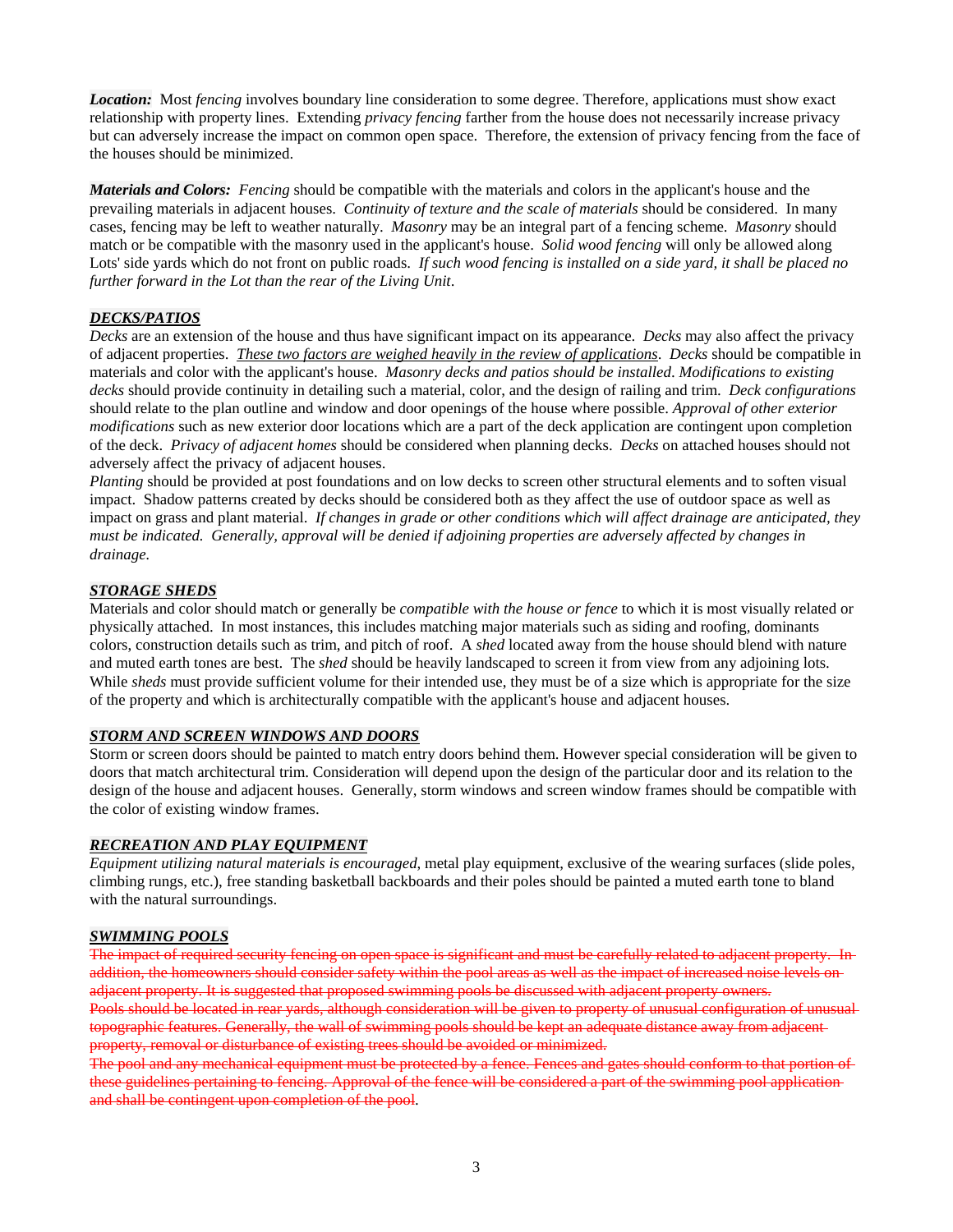### *[1.] The section entitled "Swimming Pools" are hereby amended [Effective May 30, 2002] by deleting [see area marked in red font above] that section in its entirety and substituting the following therefor*:

The impact of required security fencing on open space is significant and must be carefully related to adjacent property. In addition, the homeowners are required to consider safety within pool areas, as well as the impact of increased noise levels on adjacent property. It is suggested that proposed swimming pools be discussed with adjacent property owners.

Pools are required to be located in rear yards, although consideration will be given to property of unusual configuration and of unusual topographic features. The wall of swimming pools should be kept an adequate distance away from adjacent property. Removal or disturbance of existing trees should be avoided or minimized. *Aboveground pools will not be permitted.* 

The pool and any mechanical equipment must be protected by a security fence. Fences and gates will confirm to that portion of these guidelines pertaining to fencing. Fences around pools must be installed within fifteen (15) days of pool completion.

### *MAJOR EXTERIOR ALTERATIONS*

Major alterations are generally considered to be those *which substantially alter the existing structure* either by subtraction and/or addition. However, other site changes such as driveway modifications are also included.

The design of *major alterations* should be compatible in scale, materials, and color with the applicant's house and adjacent houses. Pitched roofs should match the slope of the roof on the applicant's house. The location of *major alterations should not* impair the views, or amount of sunlight and natural ventilation on adjacent properties. New windows and doors should match the type used in the applicant's house and should be located in a manner which will relate well with the location of exterior opening in the existing house. *If changes in grade or other conditions which will affect drainage are anticipated, they must be indicated*. *Generally, approval will be denied if adjoining properties are adversely affected by changes in drainage.* Construction materials should be stored so that impairment of views from neighboring properties is minimized. Excess material and debris should be removed as soon as possible.

## *GARAGES*

*Detached garages* should relate appropriately to the house and its environs. Specific site and design considerations will be evaluated on their individual merits. *Garage doors* should be straightforward and without ornamentation. Roof configuration and ridge lines should relate to those of the applicant's house.

## *DRIVEWAYS AND/OR PARKING PADS/SIDEWALKS/DRIVE APPROACHES*

Generally, only hard stabilized surfaces of concrete or asphalt will be approved except that gravel driveways are allowed. Materials other then these will be considered if they are compatible with the surroundings. Care must be exercised in any drainage changes.

### *GREENHOUSES*

*Greenhouses should be located in the rear of the house*, although in special instances front or side yard locations will be given consideration. The greenhouse should maintain a continuity of building fines, materials, etc., with the primary structure. *Detached greenhouses* should conform to the *guidelines established for storage sheds regarding location and size.* 

## *MISCELLANEOUS*

There are numerous exterior modifications which are of a smaller scale than the previously noted items but still require approval. The same basic principles of compatibility of scale, material, and color apply. Consideration must also be given to impact on neighboring properties.

### *AIR CONDITIONERS*

*Air conditioner units extending from windows generally will not be approved unless good cause is shown* for their use and location. Compressors for central air conditioning units should be screened by architectural treatment or appropriate landscaping. Exterior units may be added or relocated only when they do not interfere visually and acoustically with neighbors.

## *ATTIC VENTILATORS*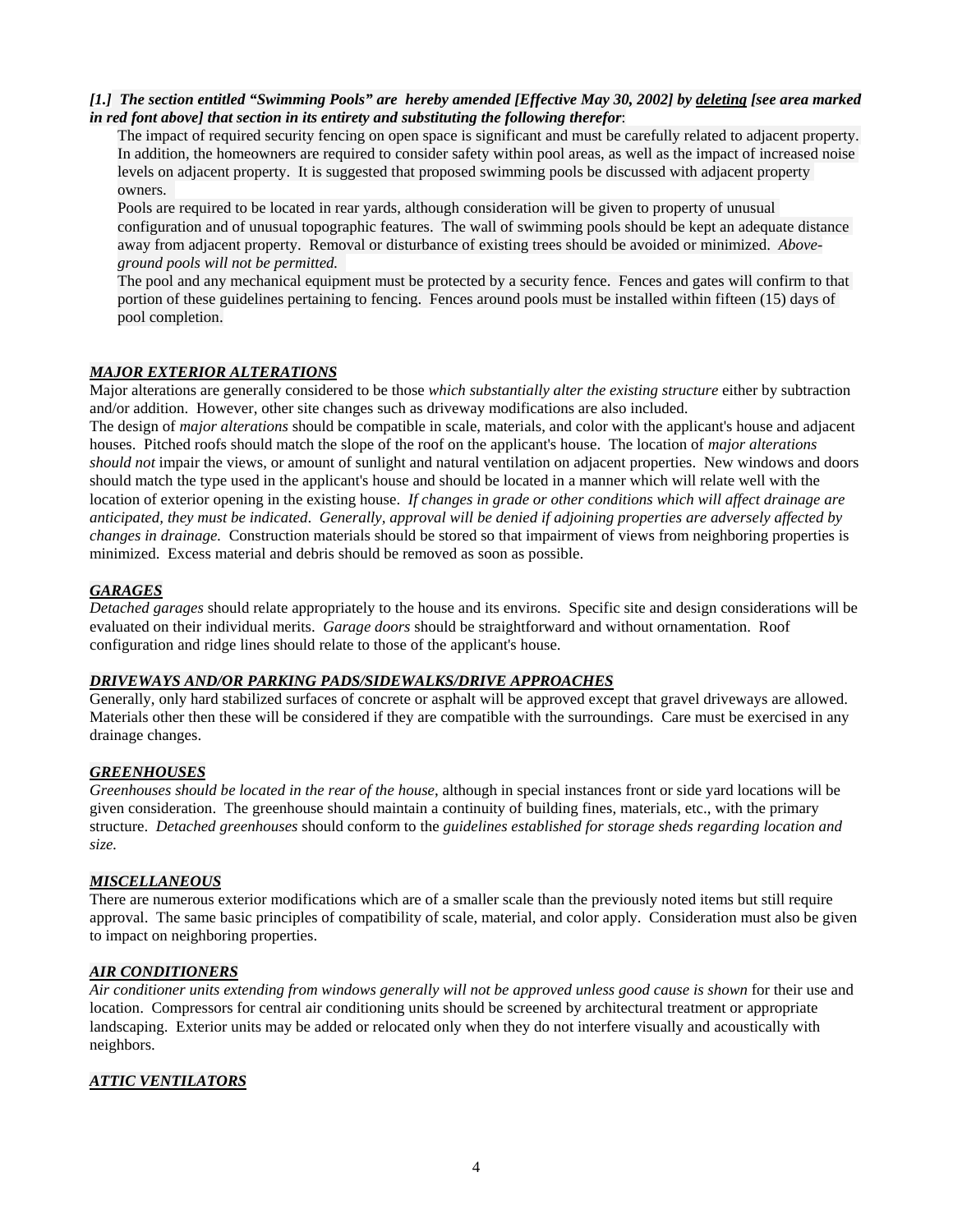*Attic ventilators* or other mechanical apparatus requiring penetration of the roof should be as small in size as functionally possible and should be painted to match the roof. They should be located generally on the least visible side of the roof and not extend above the ridge line.

### *CHIMNEYS AND METAL FLUES*

*Masonry chimneys may be used when compatible in design, location, and color with the existing house*.

### *DOG HOUSES AND RUNS*

*Dog houses* should be compatible with the applicant's house in color and material, and *should be located where they will be visually unobtrusive such as in rear yards or in wooded areas*. *Chain link fences for dog runs will be considered if erected inside privacy fencing, painted to match the background, softened by supplemental landscaping, well-screened in a wooded area, and combinations of the above*.

### *EXTERIOR LIGHTING*

*No exterior lighting shall be directed outside the applicant's property*. Light fixtures which are proposed in place of the original fixtures should be compatible in style and scale with the applicant's house. However, lighting which is a part of the original structure must not be altered without approval. *Applications for exterior lighting should include wattage, height of light fixtures above ground, and a complete description, including descriptive material of the light fixture and location on property.* 

### *EXTERIOR PAINTING*

Repainting or staining to *match original colors* need not be submitted. Color changes apply not only to the house siding, but also to doors, shutters, trim, roofing, and other appurtenant structures. Change of exterior color should relate to the colors of other houses in the immediate area.

### *TRASH CANS*

Trash cans, containers for garbage, tied bundles of plant material, bags of rubbish, etc. should be kept inside the garage or in a suitable screened enclosure to the side or rear of the house. Locations at the front of the house will not be approved.

### *HOUSE NUMBERS*

House numbers should be legible but should be of a size which is appropriate for the applicant's house. In certain cases, decorative house numbers will be accepted dependent upon location and type of house.

### *MAILBOXES*

*Mailboxes shall be installed as required by U.S. Postal Service, and shall also be compatible with design and harmony of the neighborhood*.

### *PERMANENT BARBECUE PITS*

Permanent barbecue pits should not be a dominant feature on the landscape and should be located so they will blend as much as possible with the natural background. Supplemental planting should be provided to soften the visual impact of the barbecue pit particularly when little or no natural background or screening is available.

### *RETAINING WALLS*

*Retaining walls may be used* to preserve trees, improve drainage patterns, and define areas. Walls should be kept as low as possible. Use of indigenous rock or wood in combination with appropriate landscaping is encouraged. Because retaining walls may alter existing land forms, the design of such walls should be carefully considered to avoid adversely affecting drainage patterns.

### *SHUTTERS*

Shutters which are added to a house should be compatible with the style of the house and should be of proper proportions to match the windows to which they relate. Colors should be compatible with the colors of the house and neighborhood.

### *FLASHING AND PLUMBING VENTS*

Flashing and plumbing vents should be as small in size as functionally possible and should be painted to match the roof.

### *LANDSCAPING*